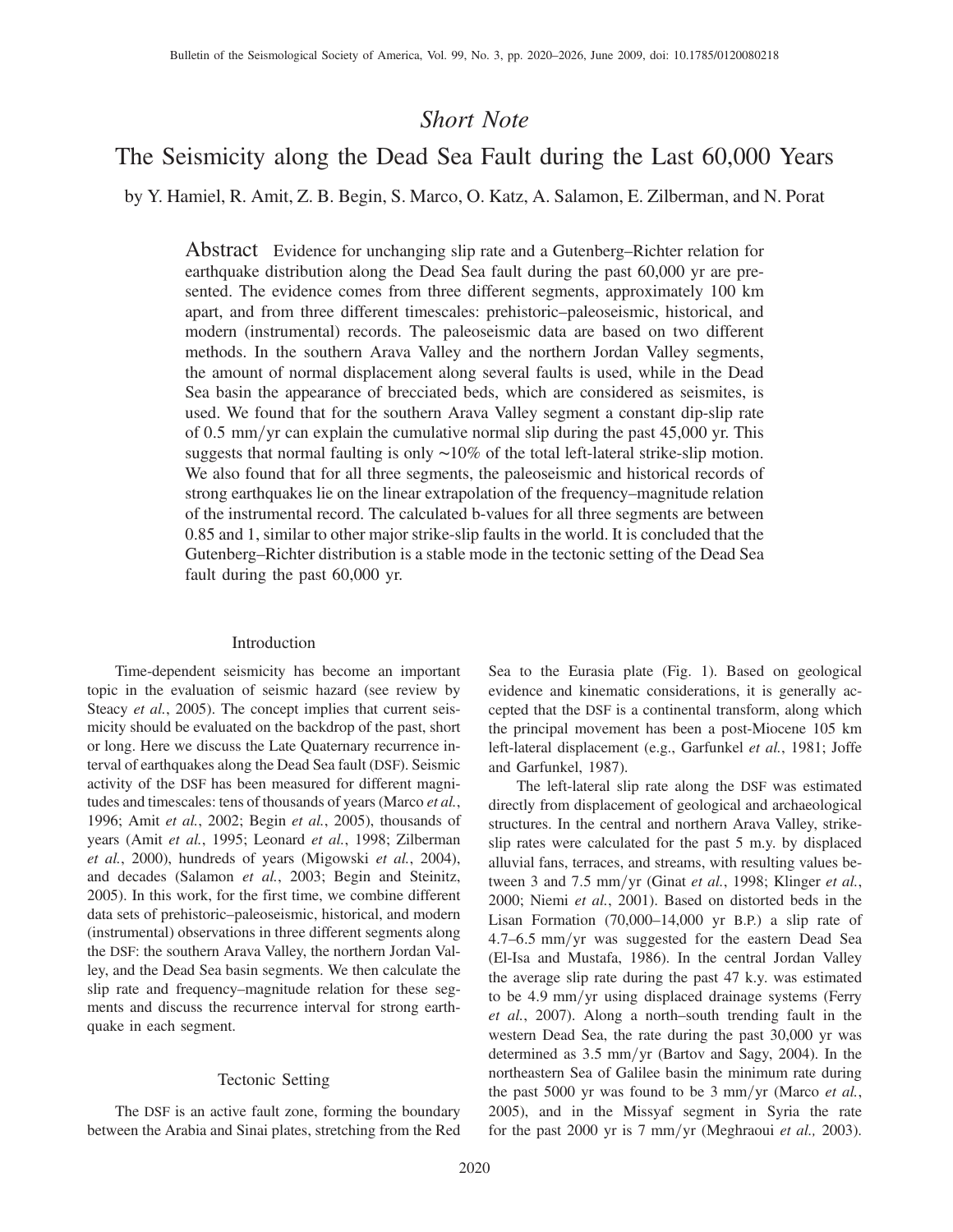

Figure 1. Location map, showing main segments along the DSF. Open circles show location of the PZ1 section of the Lisan Formation in the Dead Sea basin and locations of the study area in the southern Arava Valley and the northern Jordan Valley. Boxes denote the area considered for the instrumental record.

Along the Yammuneh segment, which strikes 30° east off the general direction of the DSF, the slip rate was determined as 3.8–6.4 mm/yr during the past  $25,000$  yr (Daëron et al., 2004). These field observations concerning fault displacement are generally in accord with the present rate of plate movement as measured by a Global Positioning System (GPS) and assuming a locked fault at a depth of ∼12 km (in millimeters per year): between  $5.6 \pm 1$  (McClusky *et al.*, 2003) and  $4.4 \pm 0.3$  (Mahmoud *et al.*, 2005) for the southern DSF,  $4.9 \pm 1.4$  for the Arava Valley (Le Beon *et al.*, 2008), between  $3.7 \pm 0.4$  (Wdowinski *et al.*, 2004) and  $7.5 \pm 0.8$ (Ostrovsky, 2001, 2005) for the central DSF in Israel,  $4.4 \pm$ 0.5 in Lebanon (Gomez *et al.*, 2007), and  $6.0 \pm 1$  for the DSF in Syria (McClusky et al., 2003).

## Late Quaternary Seismicity along the Dead Sea Fault

#### Southern Arava Valley

Late Quaternary paleoseismicity of the southern Arava Valley was deduced from offsets on faults detected in trenches, in a fault-zone area having a surface width of 6 km and surface length of 40 km, extending through the rift valley from the northwestern coast of the Gulf of Elat (Aqaba) to the northeast (Amit et al., 1995, 2002; Zilberman et al., 2005). The fault zone may be subdivided into three subzones: a central subzone, 5 km wide, trending northeast, characterized by sinistral faults expressed by push-ups and pull-aparts, and two marginal zones characterized by normal faults that trend northwest and north–northeast on both sides of the rift valley. Amit et al. (2002) reported 20 different paleoearthquakes between 45 and 1 k.y. B.P. in the southern Arava Valley segment. The cumulative normal slip versus time that was calculated from their data (Fig. 2) shows that a constant slip rate of  $0.5 \text{ mm/yr}$  can account for the total normal slip. The relatively small amount of normal slip per event recorded during the past 16 k.y. (12 events, average slip of 0.65 m per event) is compensated by the shorter recurrence interval in that period (1500 yr), as compared to the earlier period of 45–16 k.y. (8 events, average slip of 1.4 m, and a recurrence interval of 3000 yr). The difference in slip per event between the two periods is statistically significant ( $p < 0.002$  in the Mann–Whitney test, where  $p$  is the probability that the two samples are drawn from the same population).

Assuming an average slip rate of  $5 \text{ mm/yr}$  for the leftlateral motion along the DSF, the average cumulative normal slip rate in the southern Arava Valley of  $0.5 \text{ mm/yr}$  suggests that normal faulting is only ∼10% of the total strike-slip motion in the past 45 k.y. This is supported by the calculated rake for small and large earthquakes along the DSF in modern times (Hofstetter *et al.*, 2003; Salamon *et al.*, 2003) and by the amount of transverse extension along the fault (e.g., Joffe and Garfunkel, 1987). A similar dip-slip to strikeslip ratio was observed in the northeastern Sea of Galilee basin (Marco et al., 2005) and was estimated for the Dead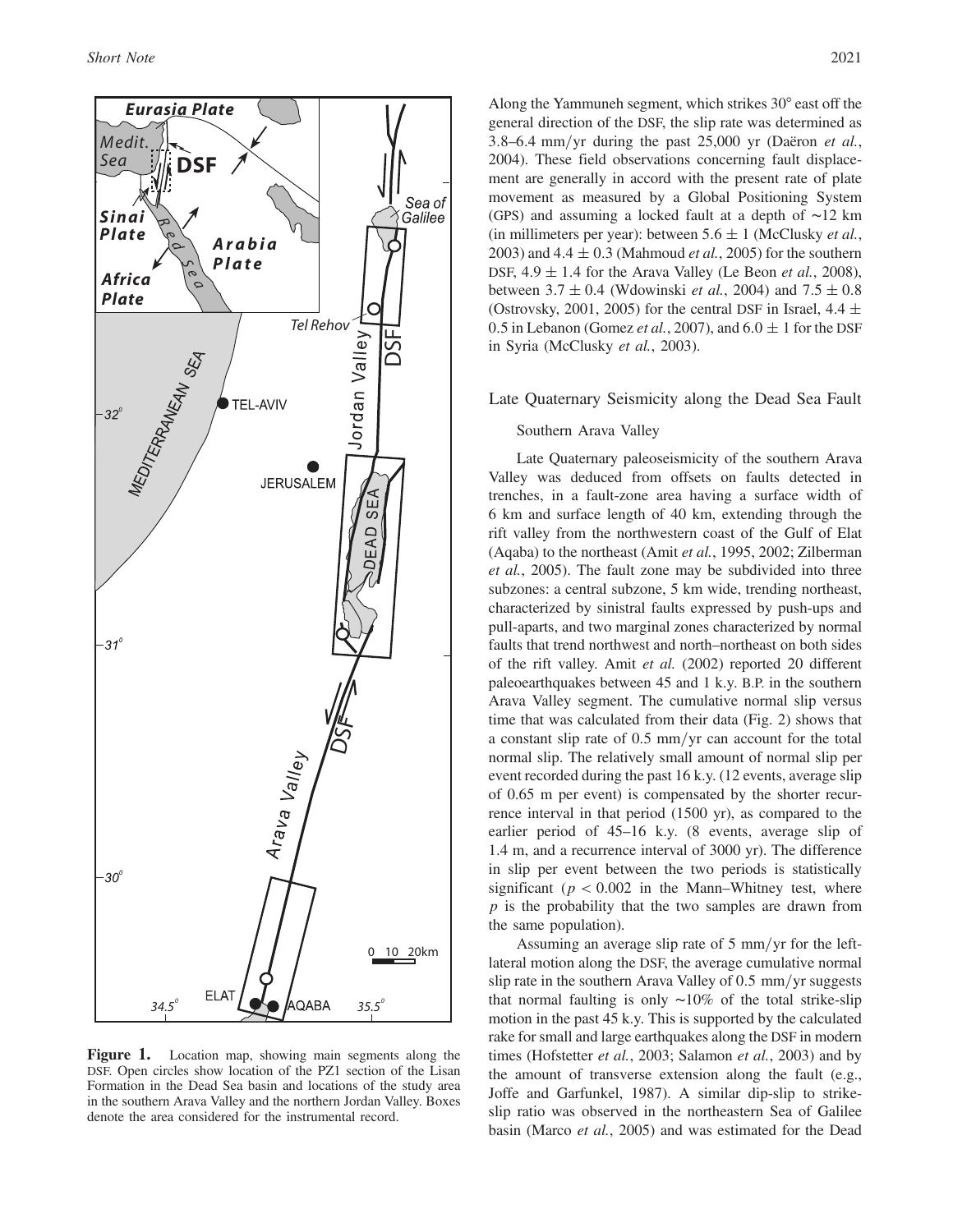

**Figure 2.** Cumulative normal slip versus time from the southern Arava Valley paleoseismic data (diamonds). The black line illustrates a slip rate of  $0.5 \text{ mm/yr}$ .

Sea basin using seismic refraction data (Ginzburg and Ben-Avraham, 1997).

The transformation of displacement detected in trenches across faults to earthquake magnitude was calculated using the regressions presented by Wells and Coppersmith (1994). The calculated magnitudes for all paleoearthquakes in the Arava Valley segment are in the range of  $5.9 <$  $M_{\rm w}$  < 7.1, with an average magnitude of  $M_{\rm w}$  6.5 for 16–1 k.y., and 6.8 for 45–16 k.y B.P. Because of the nature and inaccuracy

of the displacement-magnitude relation (Wells and Coppersmith, 1994), we assume an error in magnitude of  $\pm 0.6$ (∼10%) for all paleoevents. The earthquake catalogs that are based on historical records report a single large earthquake  $(M > 6)$  that occurred in the year of 1068 A.D. in the southern Arava Valley (e.g., Guidoboni and Comastri, 2005; Zilberman et al., 2005), which is included in the aforementioned record. Because of the remoteness of this desert area in ancient times, it is hard to find reliable historic evidence for earlier events. The instrumental data used in this study were taken from the Geophysical Institute of Israel earthquake catalog (see the Data and Resources section). As the catalog is complete for earthquakes with  $M_L \ge 2$  only since 1983, we used instrumental data that were recorded between the years of 1983 and 2007. Figure 3a shows the calculated frequency–magnitude relation for the southern Arava Valley segment using the instrumental and paleoseismic records. The instrumental record includes 123 events and was divided into magnitudes between 2 and 2.9, 3 and 3.9, and 4 and 4.9. We found that the data points as retrieved from paleoseismic record for the southern Arava Valley segment lie on the linear extrapolation of the frequency–magnitude relation of the instrumental record, with a calculated b-value (the slope of the frequency–magnitude relations) of 1. This value is in agreement with  $b = 0.96$  that was



Figure 3. Frequency–magnitude relations for (a) the southern Arava Valley segment, (b) the northern Jordan Valley segment, (c) the Dead<br>Sea basin, and (d) all three segments together using instrumental (diamonds), historic lines denote the regression curves for the instrumental record only (in [a]–[c]), and dashed lines denote its extrapolation. The black line in (d) denotes the best-fitting model for all data. Note that a b-value (the slope of the curve) of 0.95 can explain the whole data range for all three segments.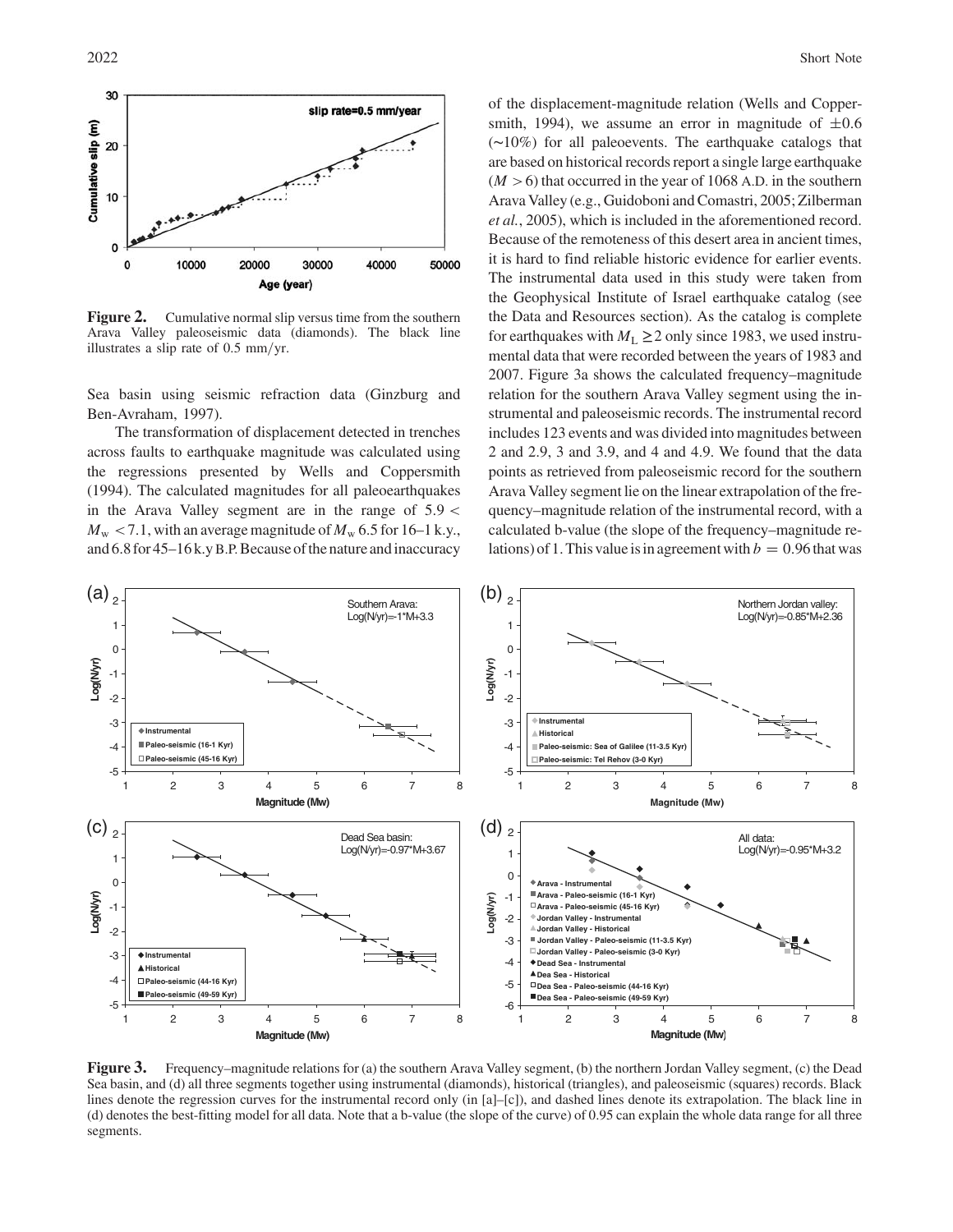found for the DSF in Israel using instrumental data only (Shapira and Hofstetter, 2002).

#### Northern Jordan Valley

In the northern Jordan Valley, Late Quaternary paleoseismicity was deduced from normal offsets on faults detected in trenches in the same manner as in the southern Arava Valley segment. The paleoseismic data in this segment come from two different sites: one is east to the Sea of Galilee and the other is near the archeological site of Tel Rehov (Fig. 1). In the site east to the Sea of Galilee, three trenches were opened crossing three of the mapped north– south oriented faults between the western slopes of the Golan Heights and the eastern coast of the Sea of Galilee (Katz et al., 2008). The data in this site include 2–4 different events between 11 and 3.5 k.y. B.P. In the Tel Rehov site, trenches were opened on a marginal mapped fault of the DSF, north to the archaeological site (Zilberman et al., 2004). The data in this site include three different events in the past 3000 yr. Because of the small number of paleoevents, we did not estimate the slip rate for this segment. Using the regression presented by Wells and Coppersmith (1994), the calculated average magnitude for the paleoearthquakes in the northern Jordan Valley segment is  $M_{\rm w}$  6.6. Studies of macroseismic damage from historic events and archaeological evidence conclude that 1–3 large earthquake ( $M<sub>S</sub> > 6$ ) occurred in the northern Jordan Valley segment during the past 2000 yr (e.g., Ambraseys et al., 1994; Guidoboni et al., 1994; Marco et al., 2003). According to these studies the earthquake of 749 (or 746) A.D. occurred along the Jordan Valley segment. However, it is not clear if the earthquakes of 363 and 1033 A.D. occurred along the Jordan Valley or the Dead Sea basin segments. The instrumental record for the northern Jordan Valley, which includes 59 events, was treated in a similar way as that of the Arava Valley segment. Figure 3b shows the calculated frequency–magnitude relation for the northern Jordan Valley segment using all data. Here also, the paleoseismic record lies on the linear extrapolation of the frequency–magnitude relation of the instrumental record, with a slightly lower b-value, namely 0.85. Figure 3b shows that the average recurrence interval for a large earthquake ( $M \geq 6.5$ ) in this segment is ∼1500 yr.

# Dead Sea Basin

Late Pleistocene seismicity in the Dead Sea basin was deduced from the occurrence of 30 breccia beds (59,000– 16,000 yr B.P.) within the lacustrine sediments of the Lisan Formation at the PZ1 section in Nahal Perazim (Fig. 1). These beds are considered to be seismites, having been induced by  $M > 6$  earthquakes (Marco and Agnon, 1995; Marco et al., 1996; Begin et al., 2005). Based on these studies and assuming a maximum magnitude of 7.6 (see the Discussion section), all paleoseismic large events in the Dead Sea basin have magnitudes between 6 and 7.6.

Thus, we estimate an average magnitude for all these large earthquakes to be M  $6.8 \pm 0.8$ . Two important differences between the record of this segment and that of the two former ones stem from the difference in the method of deduction of seismic activity. First, while in the Arava Valley and Jordan Valley segments the slip on faults records only earthquakes that actually took place on these faults, the Dead Sea seismites may record strong earthquakes that occurred at some distance north and south of the Dead Sea area. Second, while in the Arava Valley and Jordan Valley segments only the dip-slip component is recorded, the Dead Sea basin seismites recorded both dip- and strike-slip events.

Because of a hiatus in the Lisan Formation between 49 and 44 k.y. B.P. (Machlus et al., 2000), which was not recognized by Marco et al. (1996), the paleoseismic data were divided into two periods: 59–49 and 44–16 k.y. B.P. The calculated recurrence interval for strong earthquakes  $(M 6.8 \pm 0.8)$  in the period of 59–49 k.y. was found to be ∼900 yr, while for 44–16 k.y. it was found to be ∼1700 yr. The catalogs of historic earthquakes in the Dead Sea basin (e.g., Ambraseys et al., 1994; Guidoboni et al., 1994; Guidoboni and Comastri, 2005) are more complete than for the other segments; they include not only 1–3 large events  $(6.5 < M<sub>S</sub> < 7.5)$ , but also 9–10 medium events  $(5.5 < M<sub>S</sub> < 6.5)$  that occurred since 31 B.C. (Table 1). Note, that we include the 1927  $M<sub>L</sub>$  6.2 earthquake (Shapira *et al.*, 1993) in our historical record. The instrumental record for the Dead Sea basin includes 310 events of  $2 \leq M_L \leq 5.2$ . Figure 3c shows the calculated frequency–magnitude relation for the Dead Sea basin using the instrumental, historical, and paleoseismic data. As shown in Figure 3c the Dead Sea basin paleoseismic record also lies on the linear extrapolation of the frequency–magnitude relation of the instrumental record, with a calculated b-value of 0.97, which is close to the values of 1 and 0.85 that were found for the Arava Valley and the northern Jordan Valley segments, respectively. The Gutenberg–Richter (GR) relation for the combined record of Dead Sea basin shows that the higher seismic activity between 59 and 49 k.y. compared to the activity between 44 and 16 k.y. B.P., is an expected result from the a- and b-values of that relation. It appears from the combined record (Fig. 3c) that the calculated average recurrence interval for strong earthquakes ( $M_{\text{w}}$  ≥6.5) in the Dead Sea basin is ~500 yr.

#### Discussion

We integrated paleoseismic, historical, and instrumental records of earthquakes in three different segments, 100 km apart, in order to detect the seismic activity of the DSF in the past 60,000 yr. Despite the limitations on the transformation of the paleoseismic and historic evidence to reliable estimates of earthquake magnitude, we adopt the assumption that the long-term characteristics of these records actually represent the trends of seismic behavior in the three segments. We further assume that the major seismic moment release is associated with the sinistral component of faulting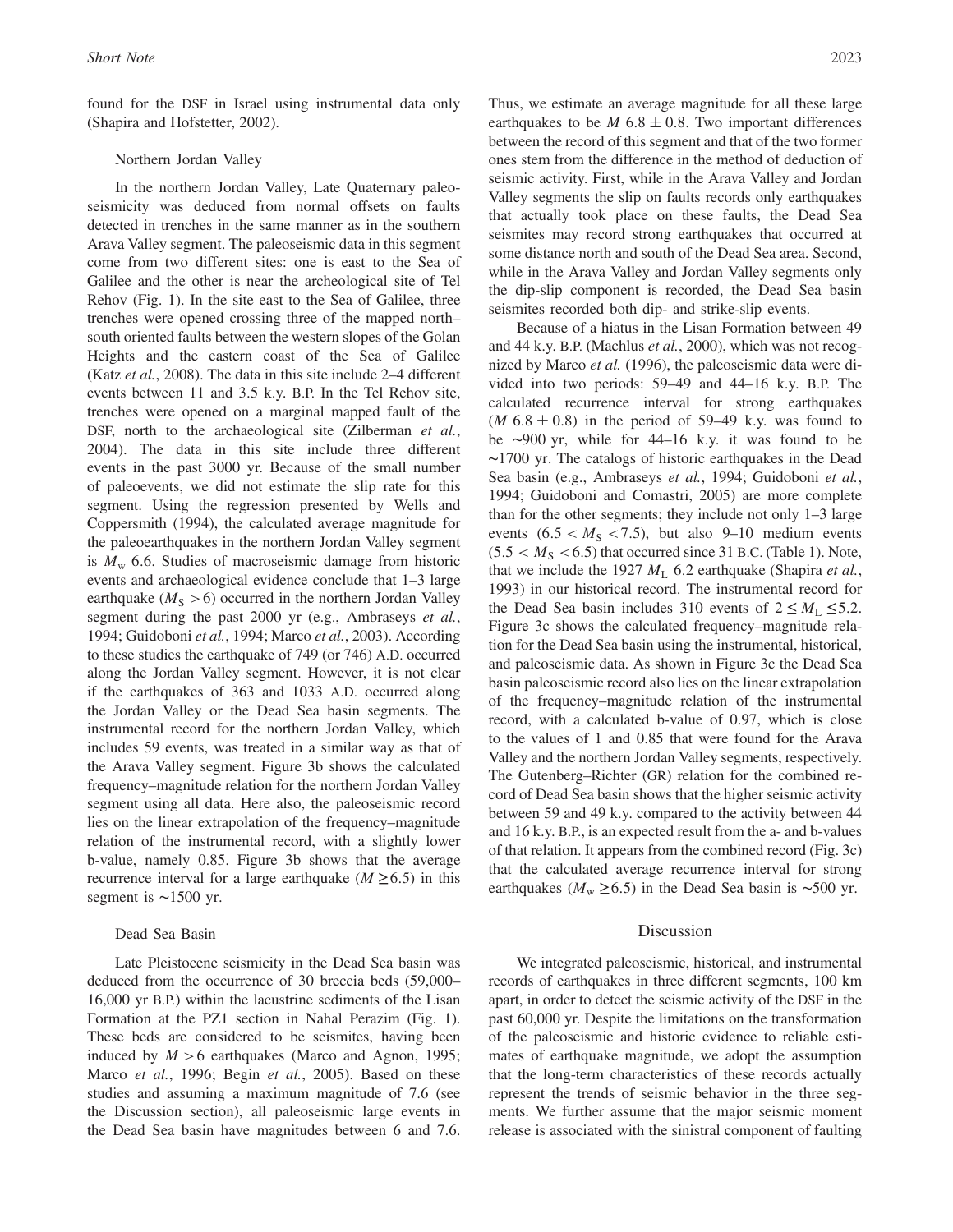| Date                 | Main Source of Information                                                      | Estimated Magnitude* | Ruptured Segments <sup>†</sup> |
|----------------------|---------------------------------------------------------------------------------|----------------------|--------------------------------|
| 31 B.C.              | Guidoboni et al. (1994), Karcz (2004)                                           | M                    | DS                             |
| 363                  | Guidoboni et al. (1994)                                                         | L-                   | JV, DS                         |
| 634                  | Guidoboni et al. (1994)                                                         | M                    | DS                             |
| 659/660              | Guidoboni et al. (1994)                                                         | M                    | DS                             |
| 746 (or 749)         | Guidoboni et al. (1994), Marco et al. (2003), Karcz (2004)                      | $L -$                | JV                             |
| 757 (or 749, or 750) | Guidoboni et al. (1994)                                                         | M                    | DS                             |
| 1033                 | Ambraseys et al. (1994), Guidoboni and Comastri (2005)                          | L                    | JV, DS                         |
| 1068                 | Ambraseys et al. (1994), Zilberman et al. (2005), Guidoboni and Comastri (2005) | Ι.                   | <b>AR</b>                      |
| 1105                 | Guidoboni and Comastri, 2005.                                                   | M                    | DS                             |
| c. $1150$            | Guidoboni and Comastri (2005)                                                   | M                    | DS                             |
| 1293                 | Guidoboni and Comastri (2005).                                                  | L                    | DS                             |
| 1458                 | Ambraseys et al. (1994), Klinger et al. (2000), Guidoboni and Comastri (2005)   | M                    | DS                             |
| 1557                 | Ambraseys and Karcz (1992)                                                      | M                    | DS                             |
| 1927                 | Shapira et al. (1993)                                                           | $M_{\rm L}$ 6.2      | DS                             |

Table 1 Historic Earthquakes Used in This Study

\*Estimated magnitude: M, moderate (5.5  $\lt M_S \lt 6.5$ ); L, large (6.5  $\lt M_S \lt 7.5$ ).<br><sup>†</sup>Puntured segment: AB, southern Arays Vallay: DS. Deed See hesin: IV, Lerden.

Ruptured segment: AR, southern Arava Valley; DS, Dead Sea basin; JV, Jordan Valley.

along the DSF. We found that the GR relation explains the observed data rather well, with calculated b-values between 0.85 and 1 for the three segments (Fig. 3a–c) and with  $b = 0.95$  for all data (Fig. 3d). These values are in agreement with frequency–magnitude relations observed in other major strike-slip faults in the world (e.g., Evernden, 1970; Shi and Bolt, 1982; Bakun, 1999). Note that for small magnitude earthquakes (instrumental record) the seismic activity in the Dead Sea basin is higher than in the other segments (Fig. 3d). For large magnitude earthquakes, however, our historical and paleoseismic records suggest that the seismic activity in all segments may be similar. It should also be noted that an extrapolation of the GR relation beyond the data limits would not be justified because not a single estimation has been suggested of an earthquake stronger than  $M > 7.6$  along the DSF in Israel in the past 60,000 yr. This observation is compatible with the relatively short segments that characterize the DSF in Israel (∼60 km long; ten Brink et al., 1999). Stronger earthquakes may possibly occur on the Yammuneh restraining bend in Lebanon.

Both the southern Arava Valley and Dead Sea basin paleoseismic data show some temporal variations in seismic activity, the origins of which are not clear. For the southern Arava Valley segment, the average recurrence interval and magnitude between 45 and 16 k.y. B.P. are ∼3000 yr and 6.8, while between 16 and 1 k.y. B.P. they are ∼1500 yr and 6.5, respectively. For the Dead Sea basin, the average recurrence interval for  $M > 6.8 \pm 0.8$  earthquakes between 59 and 49 k.y. B.P. is ∼900 yr, while between 44 and 16 k.y. B.P. it is ∼1700 yr. We suggest that these variations do not result from changes in slip rate along the DSF, as can be deduced from the fact that the average slip rate of 5 mm/yr along the DSF as calculated for a time window of 20 m.y. is the same as the current slip rate as detected by GPS measurements during several years. This conclusion is also supported by the observation that a constant slip rate

of  $0.5 \text{ mm/yr}$  can explain all normal faulting during the past 45,000 yr in the southern Arava Valley (Fig. 2). At any rate, the temporal variation in seismic activity, compared to the accuracy of the data, is small, and the whole data set is still well represented by a GR relation (Fig. 3d).

The GR relation, with power-law distribution of earthquake statistics, is an end-member mode that was proposed to explain earthquake distribution. The other end member is the characteristic earthquake mode, with more earthquakes closer to the maximum magnitude than expected by GR relations (Schwartz and Coppersmith, 1984). As shown by Lyakhovsky *et al.* (2001), the ratio between the timescale of fault healing and loading provides a guideline for understanding different fault evolution patterns and earthquake statistics. Fault systems with a long memory (high loading rate) tend to produce high localization and frequency–magnitude relations that are typical of characteristic earthquake statistics. Conversely, fault systems with a short memory (low loading rate) tend to produce a disordered and diffuse fault system with GR distributions of earthquakes. This correlation between fault geometry and earthquake statistics is in agreement with the seismological and field observations (e.g., Wesnousky, 1994; Stirling et al., 1996). Different segments of the San Andreas fault show the two modes. The frequency–magnitude relation in southern California is in accord with the characteristic earthquake mode (Wesnousky, 1994), while the observed seismic data for northern and central California can be explained through the GR relation (Shi and Bolt, 1982; Bakun, 1999). We suggest that because the loading rate in the DSF is an order of magnitude lower than that of the San Andreas fault and because at least part of the San Andreas fault operates according to the GR relation, the latter is more compatible with the tectonic setting of the DSF. The fact that the GR relation can explain the seismic behavior of the DSF during the past 60,000 yr suggests that this is a stable mode in the seismicity of the DSF.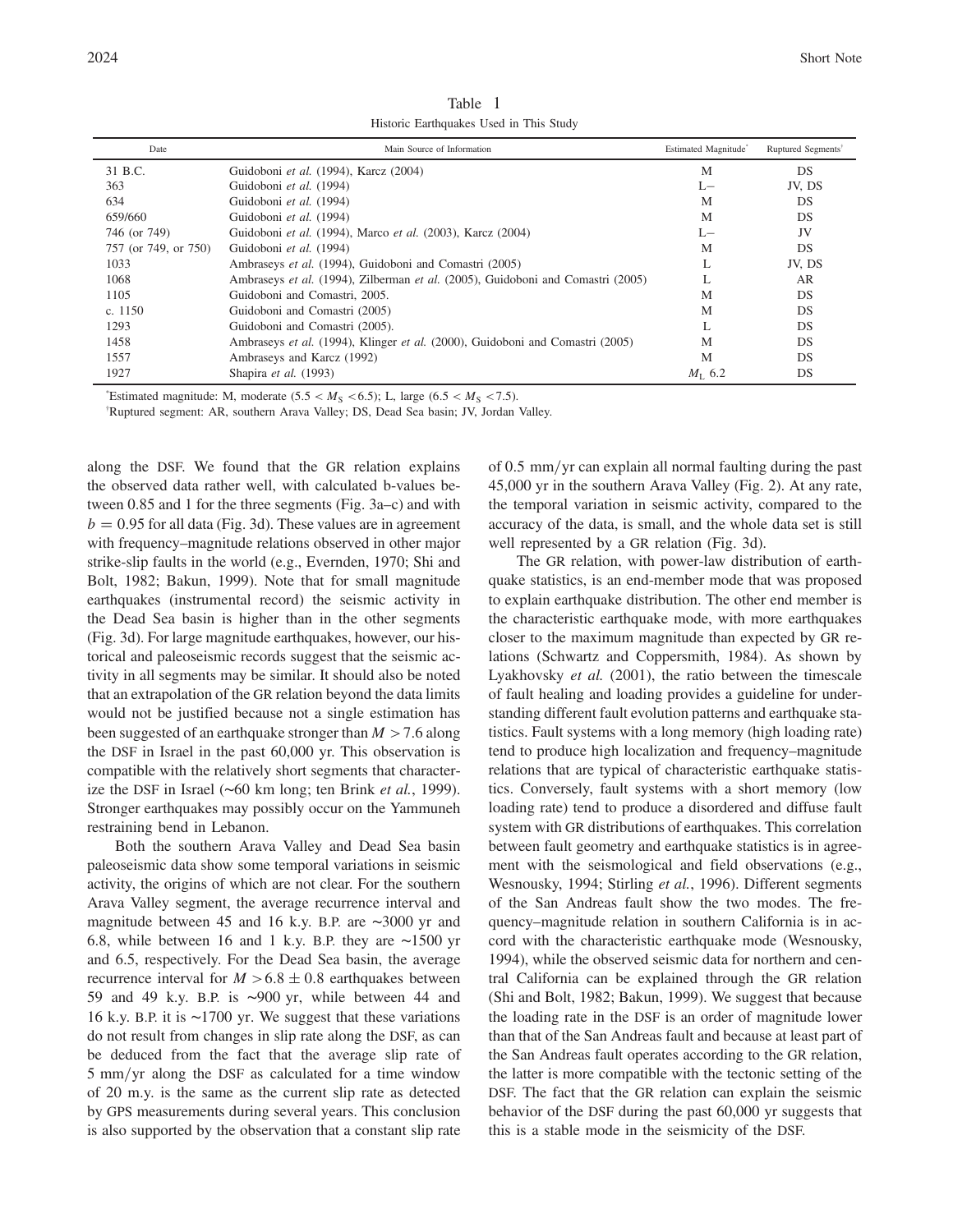# Data and Resources

Paleoseismic and historical data sets used in this article came from published sources listed in the references. The modern (instrumental) seismic data can be obtained from the Geophysical Institute of Israel earthquake catalog (www.gii.gov.il, last accessed September 2007).

## Acknowledgments

We thank V. Lyakhovsky, Y. Ben-Zion, and G. Shamir for useful discussions. We also would like to thank the Editor, Diane I. Doser, and one anonymous reviewer for their constructive reviews.

#### References

- Ambraseys, N. N., and I. Karcz (1992). The earthquake of 1546 in the Holy Land, Terra Nova 4, <sup>253</sup>–262.
- Ambraseys, N. N., C. P. Melville, and R. D. Adams (1994). The Seismicity of Egypt, Arabia and the Red Sea: A Historical Review, Cambridge U Press, Cambridge.
- Amit, R., J. B. J. Harrison, and Y. Enzel (1995). Use of soils and colluvial deposits in analyzing tectonic events—the southern Arava rift, Israel, Geomorphology 12, <sup>91</sup>–107.
- Amit, R., E. Zilberman, Y. Enzel, and N. Porat (2002). Paleoseismic evidence for time dependency of seismic response on a fault system in the southern Arava Valley, Dead Sea rift, Israel, Geol. Soc. Am. Bull. 114, <sup>192</sup>–206.
- Bakun, W. H. (1999). Seismic activity of the San Francisco Bay region, Bull. Seismol. Soc. Am. 89, <sup>764</sup>–784.
- Bartov, Y., and A. Sagy (2004). Late Pleistocene extension and strike-slip in the Dead Sea basin, Geol. Mag. 141, <sup>565</sup>–572.
- Begin, Z. B., and G. Steinitz (2005). Temporal and spatial variations of microearthquake activity along the Dead Sea fault, 1984–2004, Israel J. Earth Sci. 54, <sup>1</sup>–14.
- Begin, Z. B., D. M. Steinberg, G. A. Ichinose, and S. Marco (2005). A 40,000 years unchanging the seismic regime in the Dead Sea rift, Geology 33, <sup>257</sup>–260.
- Daëron, M., L. Benedetti, P. Tapponnier, A. Sursock, and R. C. Finkel (2004). Constraints on the post 25-ka slip rate of the Yammouneh fault (Lebanon) using in situ cosmogenic 36Cl dating of offset limestoneclast fans, Earth Planet. Sci. Lett. 227, <sup>105</sup>–119.
- El-Isa, Z. H., and H. Mustafa (1986). Earthquake deformations in the Lisan deposits and seismotectonic implications, Geophys. J. R.. Astron. Soc. 86, 413-424.
- Evernden, J. F. (1970). Study of regional seismicity and associated problems, Bull. Seismol. Soc. Am. 60, <sup>393</sup>–446.
- Ferry, M., M. Meghraoui, N. A. Karaki, M. Al-Taj, H. Amoush, S. Al-Dhaisat, and M. Barjous (2007). A 48-kyr-long slip rate history for the Jordan Valley segment of the Dead Sea fault, Earth Planet. Sci. Lett. 260, <sup>394</sup>–406.
- Garfunkel, Z., I. Zak, and R. Freund (1981). Active faulting in the Dead Sea rift, Tectonophysics 80, <sup>1</sup>–26.
- Ginat, H., Y. Enzel, and Y. Avni (1998). Translocation of Plio-Pleistocene drainage system along the Dead Sea Transform, south Israel, Tectonophysics 284, <sup>151</sup>–160.
- Ginzburg, A., and Z. Ben-Avraham (1997). A seismic reflection study of the north basin of the Dead Sea, Israel, Geophys. Res. Lett. 24, <sup>2063</sup>–2066.
- Gomez, F., G. Karam, M. Khawlie, S. McClusky, P. Vernant, R. Reilinger, R. Jaafar, C. Tabet, K. Khair, and M. Barazangi (2007). Global Positioning System measurements of strain accumulation and slip transfer through the restraining bend along the Dead Sea fault system in Lebanon, Geophys. J. Inter. 168, <sup>1021</sup>–1028.
- Guidoboni, E., and A. Comastri (2005). Catalogue of Earthquakes and Tsunamis in the Mediterranean Area from the 11th to the 15th

Century, Istituto Nazionale di Geofisica e Vulcanologia–Storia Geofisica Ambiente (INGV-SGA), Italy.

- Guidoboni, E., A. Comastri, and G. Traina (1994). Catalogue of Ancient Earthquakes in the Mediterranean Area up to the 10th Century INGV-SGA, Italy.
- Hofstetter, A., H. K. Thio, and G. Shamir (2003). Source mechanisms of the 22/11/1995 Gulf of Aqaba earthquake and its aftershock sequence, J. Seism. 7, <sup>99</sup>–114.
- Joffe, S., and Z. Garfunkel (1987). Plate kinematics of the circum Red Sea-A re-evaluation, Tectonophysics 141, 5-22.
- Karcz, I. (2004). Implications of some early Jewish sources for estimates of earthquake hazard in the Holy Land, Ann. Geophys. 47, <sup>759</sup>–792.
- Katz, O., R. Amit, G. Yagoda, Y. H. Hatzor, N. Porat, and H. Hecht (2008). Seismic history of the southeastern Sea of Galilee margins, Dead Sea rift, Israel, Geophys. Res. Abstr. 10, EGU2008-A-11834.
- Klinger, Y., J. P. Avouac, N. Abou-Karaki, L. Dorbath, D. Bourles, and J. L. Reyss (2000). Slip rate on the Dead Sea transform fault in northern Araba Valley (Jordan), Geophys. J. Int. 142, <sup>755</sup>–768.
- Le Beon, M., Y. Klinger, A. Q. Amrat, A. Agnon, L. Dorbath, G. Baer, J.-C. Ruegg, O. Charade, and O. Mayyas (2008). Slip rate and locking-depth from GPS profiles across the southern Dead Sea Transform, J. Geophys. Res. 113, B11403, doi 10.1029/ 2007JB005280.
- Leonard, G., D. M. Steinberg, and N. Rabinowitz (1998). An indication of time-dependent seismic behaviour—An assessment of paleoseismic evidence from the Arava fault, Israel, Bull. Seismol. Soc. Am. 88, 767–776.
- Lyakhovsky, V., Y. Ben-Zion, and A. Agnon (2001). Fault evolution and seismicity patterns in a rheologically layered half-space, J. Geophys. Res. 106, <sup>4103</sup>–4120.
- Machlus, M., Y. Enzel, S. L. Goldstein, S. Marco, and M. Stein (2000). Reconstructing low levels of Lake Lisan by correlating fan-delta and lacustrine deposits, Quat. Inter. 73/74, 137-144.
- Mahmoud, S., R. Reilinger, S. McClusky, P. Vernant, and A. Tealeb (2005). GPS evidence for northward motion of the Sinai Block: Implications for East Mediterranean tectonics, Earth Planet. Sci. Lett. 238, 217–224.
- Marco, S., and A. Agnon (1995). Prehistoric earthquake deformations near Masada, Dead Sea graben, Geology 23, <sup>695</sup>–698.
- Marco, S., M. Hartal, N. Hazan, L. Lev, and M. Stein (2003). Archaeology, history, and geology of the 749 AD earthquake, Dead Sea Transform, Geology 31, <sup>665</sup>–668.
- Marco, S., T. K. Rockwell, A. Heimann, U. Frieslander, and A. Agnon (2005). Late Holocene slip of the Dead Sea Transform revealed in 3D palaeoseismic trenches on the Jordan Gorge segment, Earth Planet. Sci. Lett. 234, <sup>189</sup>–205.
- Marco, S., M. Stein, A. Agnon, and H. Ron (1996). Long term earthquake clustering: A 50,000 year paleoseismic record in the Dead Sea graben, J. Geophys. Res. 101, <sup>6179</sup>–6192.
- McClusky, S., R. Reilinger, S. Mahmoud, D. B. Sari, and A. Tealeb (2003). GPS constraints on Africa (Nubia) and Arabia plate motions, Geophys. J. Int. 155, <sup>126</sup>–138.
- Meghraoui, M., F. Gomez, R. Sbeinati, J. V. der Woerd, M. Mouty, A. N. Darkal, Y. Radwan, I. Layyous, H. A. Najjar, R. Darawcheh, F. Hijazi, R. Al-Ghazzi, and M. Barazangi (2003). Evidence for 830 years of seismic quiescence from palaeoseismology, archaeoseismology, and historical seismicity along the Dead Sea fault in Syria, Earth Planet. Sci. Let. 210, <sup>35</sup>–52.
- Migowski, C., A. Agnon, R. Bookman, J. F. W. Negendank, and M. Stein (2004). Recurrence pattern of Holocene earthquakes along the Dead Sea transform revealed by varve-counting and radiocarbon dating of lacustrine sediments, Earth Planet. Sci. Lett. 222, 301-314.
- Niemi, T. M., H. Zhang, M. Atallah, and B. J. Harrison (2001). Late Pleistocene and Holocene slip rate of the northern Wadi Araba fault, Dead Sea Transform, Jordan, J. Seism. 5, <sup>449</sup>–474.
- Ostrovsky, E. (2001). The G1 GPS geodetic-geodynamic reference network: Final processing results, Isr. J. Earth Sci. 50, 29–37.